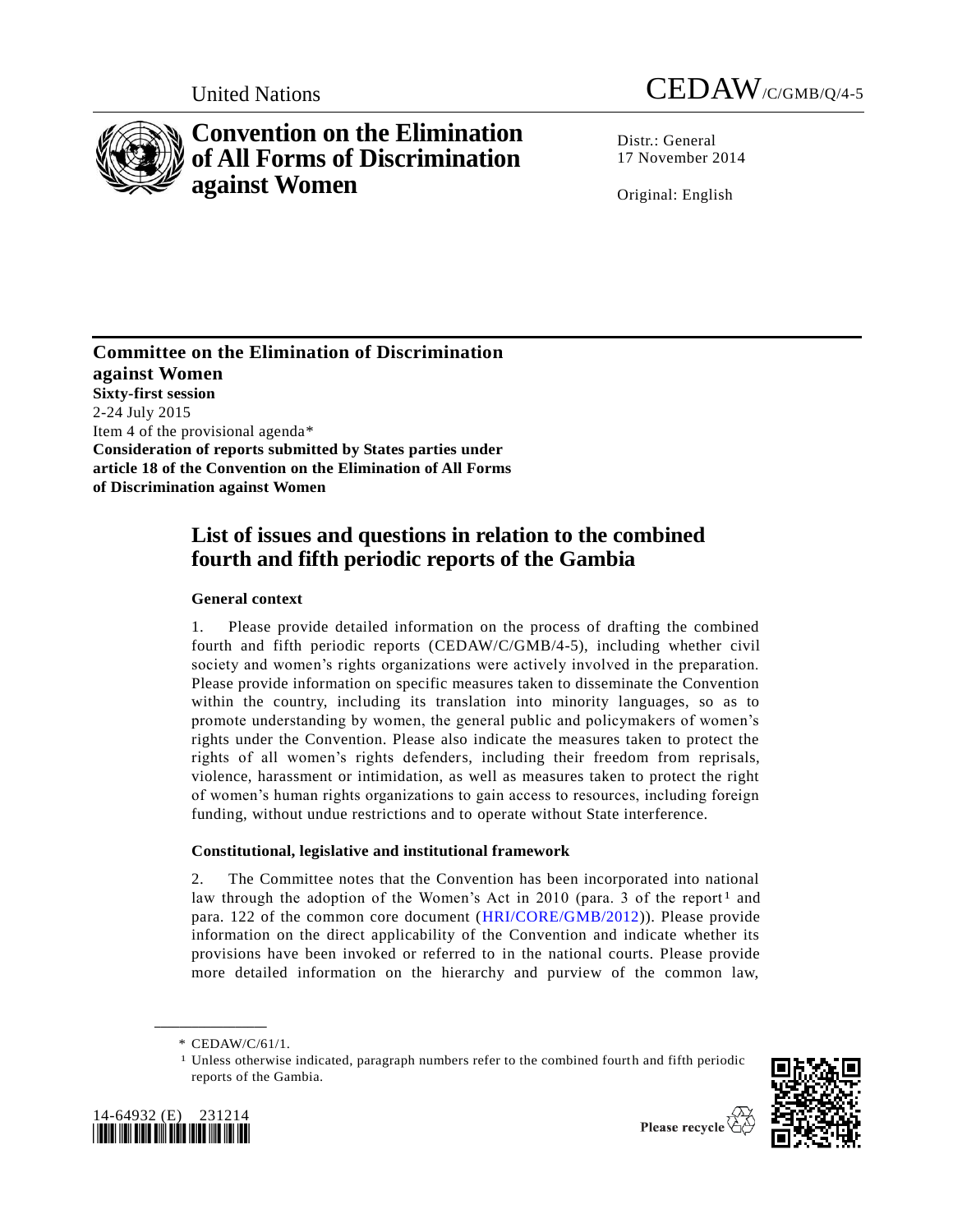customary law and Sharia law and on the provisions regarding their coexistence [\(HRI/CORE/GMB/2012,](http://undocs.org/HRI/CORE/GMB/2012) para. 46).

#### **Access to justice**

3. The State party mentions the persisting impunity, due in part to the culture of silence and the continuing lack of knowledge by women of the available avenues for them to seek redress (para. 37). The Committee notes the launch of the alternative dispute resolution system in January 2008 as a more cost-effective system of restorative justice, particularly for women, but also notes the limitations in relation to the system which can be of special disadvantage to women in the highly patriarchal society (para. 5). Please provide information on the measures envisaged to address those limitations, as well as other impediments faced by women in gaining access to justice. Please indicate whether the State party is considering developing a policy, including legal aid schemes, to enhance women's access to courts and tribunals, in particular for cases of gender-based violence and other forms of discrimination against women. Please also indicate the measures taken to raise awareness among women about criminal law provisions on sexual violence and to encourage them to opt for criminal complaints rather than mediation, whenever justified, and indicate whether measures are in place to monitor the use of mediation, with a view to ensuring that it is implemented in a way that respects women's rights and does not lead to impunity for perpetrators of violence against women.

#### **National machinery for the advancement of women**

4. The State party has indicated that the mandate of the National Women's Council and its administrative Bureau has been significantly extended under the Women's Act and that together with the National Women's Federation they constitute the national machinery for the advancement of women, giving legal effect to the provisions of the Convention and the national policy for the advancement of Gambian women and girls [\(HRI/CORE/GMB/2012,](http://undocs.org/HRI/CORE/GMB/2012) paras. 130-131 and 148). Please provide information on the capacity, authority, visibility and human and budgetary resources of the national machinery for the advancement of women and elaborate on the measures in place to ensure that the three institutions coordinate effectively among themselves and with relevant ministries and departments. Please explain what mechanisms are in place to coordinate the implementation of national policies between the national and local levels. A study on gender budgeting in key government ministries conducted in 2007 with funding from the United Nations Children's Fund revealed a major gap, as most of the institutions lacked the knowledge, capacity and technical expertise to practise gender budgeting (para. 64). Please indicate the steps that have been taken to close the gap in gender budgeting in key government ministries.

#### **National human rights institutions**

5. The State party has indicated that the Office of the Ombudsman has established a human rights unit to specifically address human rights issues [\(HRI/CORE/GMB/2012,](http://undocs.org/HRI/CORE/GMB/2012) para. 147). Please indicate whether the State party is considering the establishment of a well-resourced and adequately staffed independent human rights institution, in compliance with the principles relating to the status of national institutions for the promotion and protection of human rights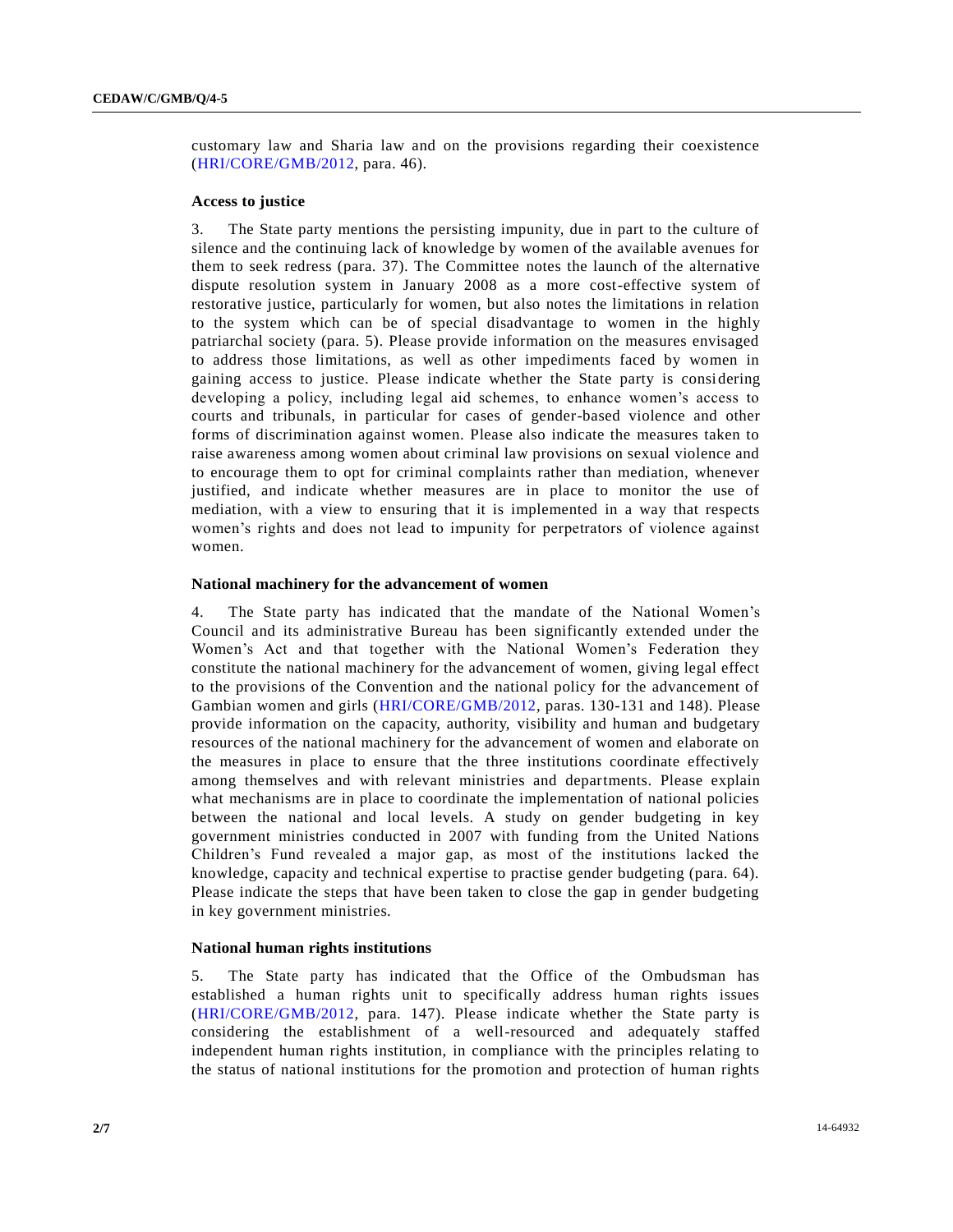(the Paris Principles), with a broad human rights mandate and a specific focus on addressing all forms of discrimination against women. If that is the case, please provide the Committee with a clear time frame in relation to the establishment of such an institution.

#### **Temporary special measures**

6. Please provide detailed information on temporary special measures that are in place or envisaged, in line with article 4 (1) of the Convention and the Committee's general recommendation No. 25 on temporary special measures, to promote and accelerate de facto equality between men and women in all areas covered by the Convention, in particular in education, employment and the participation of women in economic, political and public life.

#### **Stereotypes and harmful practices**

7. The Committee has previously expressed its concerns at the high incidence of female genital mutilation in the country and the lack of legislation, policies and programmes aimed at eradicating this harmful practice [\(A/60/38,](http://undocs.org/A/60/38) part two, paras. 195-196). Information available to the Committee indicates that a national plan of action to accelerate the abandonment of female genital mutilation/cutting has been developed with the support of the United Nations Population Fund and the United Nations Children's Fund, which led to the development of several measures, including the Community Empowerment Programme (2006-2009). Please provide information on the implementation and impact of the programme and the plan of action on the negative attitudes and beliefs and on the prevalence of female genital mutilation/cutting in the State party. Please indicate other measures taken or envisaged to change social and cultural patterns and eliminate gender-based stereotypes and harmful practices, including female genital mutilation and child and/or forced marriage. The State party indicates the need for sustained awarenessraising, awareness creation and behaviour change communication for people to give up the practice of female genital mutilation/cutting (para. 13). Please provide information on measures in place to target women and men at all levels of society, traditional and religious leaders, the school system and the media with awarenessraising and behaviour change communication and indicate whether the State party intends to adopt and adequately implement legislation criminalizing female genital mutilation and to ensure that offenders are adequately prosecuted and punished, as previously recommended [\(A/60/38,](http://undocs.org/A/60/38) part two, para. 196).

#### **Violence against women**

8. Information available to the Committee shows that the National Assembly passed the Domestic Violence Act in 2013. The Sexual Offences Act, which amends the law relating to trials for rape and other sexual offences, was also adopted in 2013. Please provide information on measures taken to ensure their full implementation, including through prevention, protection and access to effective remedies and rehabilitation for the victims, as well as punishment of offenders. The State party indicated that a national study had revealed a number of constraints that served as barriers to the eradication of violence against women, including the culture of silence, fear, shame, lack of knowledge of existing legislation and lack of data (para. 36). Please indicate measures put in place to address those constraints. Please indicate the steps taken to ensure the collection of disaggregated data with a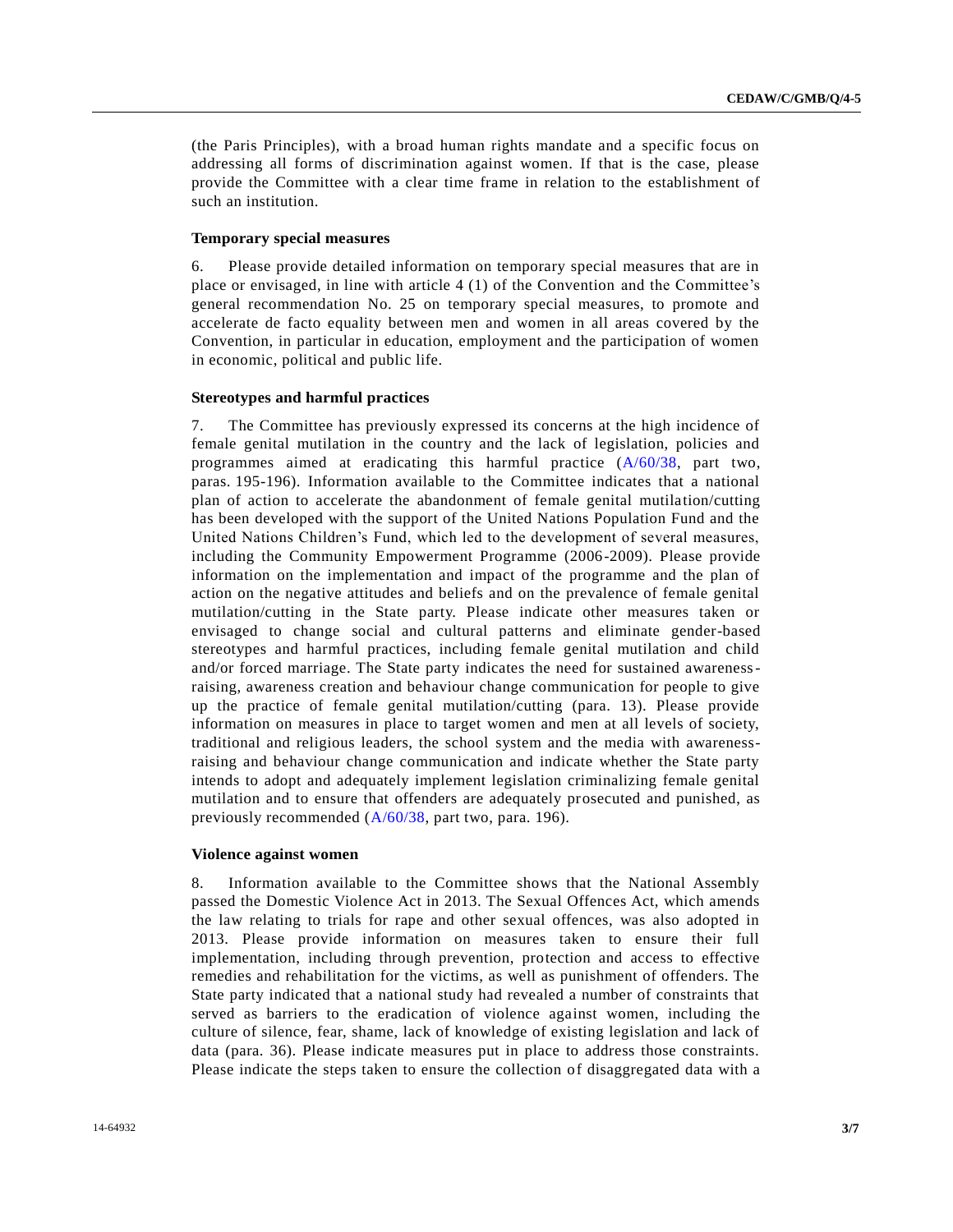view to providing empirical evidence of the extent to which violence against women exists in the State party, the level of implementation of the new laws, the number of prosecutions and convictions and the number of shelters.

#### **Trafficking and exploitation of prostitution**

9. It is indicated that trafficking in women is criminalized, following the promulgation of the Trafficking in Persons Act (2007), by which the National Agency against Trafficking in Persons was established (paras. 40-41). Please provide more detailed information on progress in the implementation of the Act, including on the number of prosecutions and convictions of traffickers since its promulgation; the resources allocated to the National Agency; the number of and funding for shelters for victims of trafficking; training provided to law enforcement personnel to proactively identify victims among vulnerable populations and improve data collection relating to victim identification and law enforcement statistic s; and the provision of rehabilitation and reintegration services to victims. Please indicate measures taken to ensure the proper investigation of trafficking cases and adequate sentencing for convicted offenders.

10. No mention is made of the prevalence of prostitution in the State party, although information is provided on measures aimed at tackling the phenomenon of sex tourism, which is a concern in the Gambia (para. 42). Please provide information on the prevalence of prostitution in the State party and the applicable legal framework, as well as what programmes, if any, are available to women wishing to leave prostitution. Please provide updated information on measures taken to address the phenomenon of sex tourism in the country, including towards ensuring the effective implementation of the Tourism Offences Act (2003), the Tourism Code of Conduct of 2005 and the Commercial Sexual Exploitation Plan of Action. Please also indicate the measures in place to ensure that the Child Sex Tourism Task Force under the Gambia Tourism Authority and the Tourism Security Unit within the Police Department are adequately resourced to ensure their effectiveness.

#### **Participation in political and public life**

11. It is indicated that affirmative action by the top leadership has resulted in a Cabinet with 33 per cent of ministerial positions held by women and that the second and third highest positions in the Government (i.e. the Vice-President and Minister for Women's Affairs and the Speaker of the National Assembly) are held by women (para. 45). It is conceded, however, that, notwithstanding the Local Government Act (2002), which provides for equal male and female representation in village development committees and ward development committees, women's participation in local government remains very limited. Please provide information on measures taken or envisaged to increase the number of women elected and/or appointed to decision-making positions and on efforts to achieve equal representation of women in political and public life at all levels, including through the adoption of temporary special measures in accordance with article 4 (1) of the Convention and the Committee's general recommendation No. 25.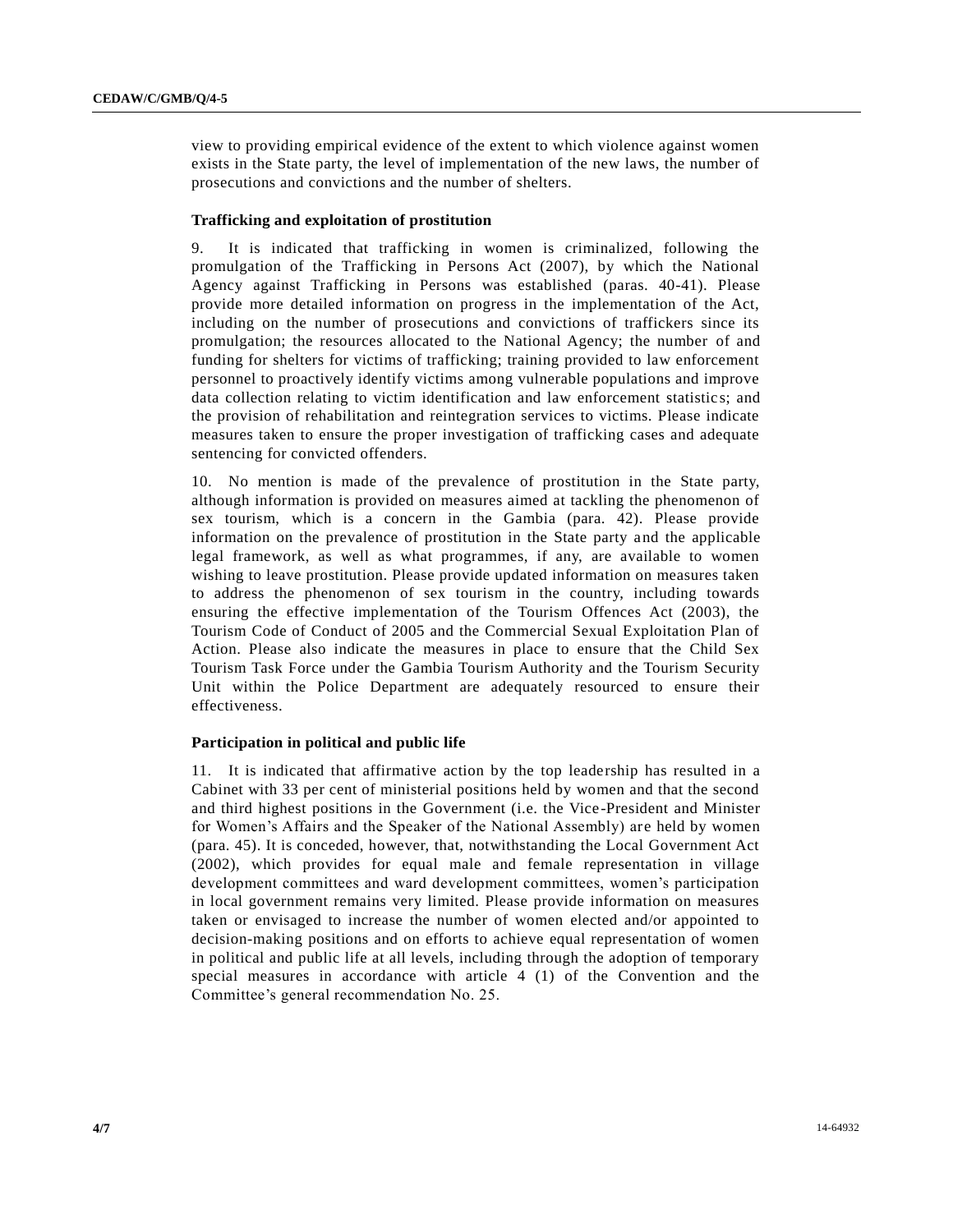### **Education**

12. It is indicated that there has been progress in expanding access to education for girls at all levels as a result of different projects and programmes that have been implemented since the consideration of the previous combined periodic reports of the State party (CEDAW/C/GMB/1-3), including through the implementation of the National Education Policy 2004-2015 and gender mainstreaming strategies contained in the Education Sector Strategic Plan 2006-2015 (paras. 14-15). Please provide updated data on the percentage of the national budget allocated to education and on the measures in place or envisaged to increase the enrolment rate of girls at all levels of education, in particular at the tertiary level, which remains low (para. 25); reduce the school dropout rate among girls; eliminate economic, social and cultural obstacles to girls' access to education, including the direct and indirect costs of education, child and/or forced marriage and adolescent pregnancy; eliminate stereotypical attitudes about the roles and responsibilities of women and men in textbooks, curricula and teacher training; and eradicate female illiteracy, particularly in rural areas, including through comprehensive education programmes, both formal and non-formal, as well as programmes specifically targeting adult women.

#### **Employment**

13. It is indicated that employment in the formal sector is gender-biased in favour of men, as education is a prerequisite for participation and women are generally excluded owing to their low levels of literacy (para. 58). The Committee was informed that women represented the majority of the workforce in the informal sector, where they typically lacked social protection, such as workers' benefits and health insurance, as recognized in the State party's report, although the scarcity of data disaggregated by sex and other factors in that regard was acknowledged (para. 61). Please indicate the measures taken to close the education/training gap with a view to ensuring that more women achieve the level of qualification necessary to secure work in the formal sector (paras. 58-60). Please also provide information on measures being put in place to address the scarcity of gender-disaggregated data on the representation of women in the informal, public and private sectors and in decision-making positions. Please provide information on the protection of women in the informal sector and the types of social or other services available to or envisaged for them, particularly the provision of social benefits, including maternity leave provisions, and their integration into the formal labour force.

#### **Health**

14. The Committee was informed that abortion was an offence in all cases, except when the health or life of the mother was at risk. Abortion is punishable by imprisonment for three years to life in the State party. Please indicate whether the State party is considering the decriminalization of abortion and whether there are plans to expand the grounds under which abortion will be available to women, for example instances where pregnancy has resulted from rape or incest or where there is a likelihood of severe foetal impairment. Please also provide information on the impact of unsafe abortion on women's health, including the maternal mortality ratio, which was 360 deaths per 100,000 live births in 2010. Please provide information on the prevalence of early pregnancies and on the measures envisaged to further increase the availability and accessibility of age-appropriate comprehensive sexual and reproductive health and rights education and family planning services, as we ll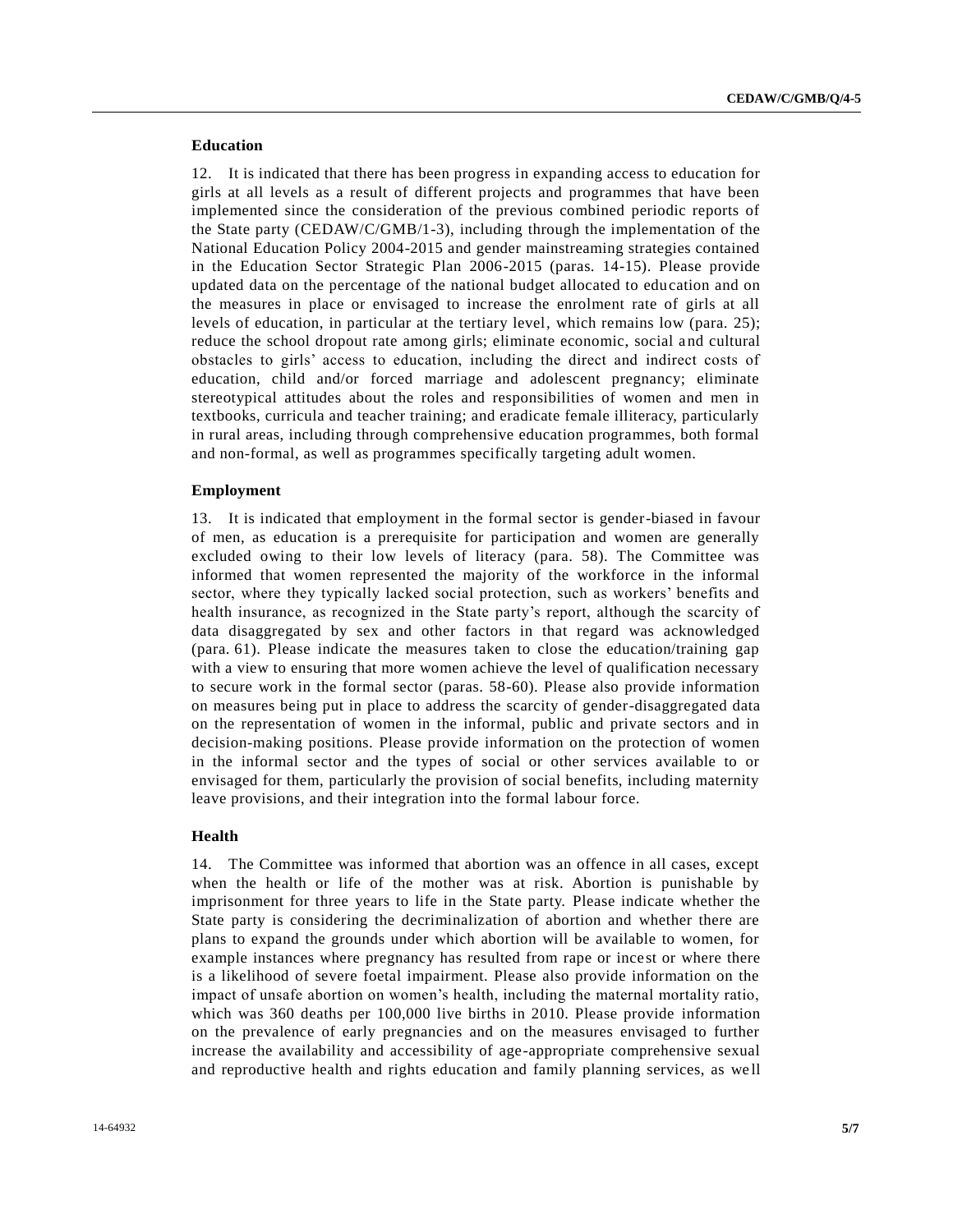as on the rate of contraceptive use. Please indicate the measures envisaged to further address the persistently high rates of maternal and infant mortality, especially among certain ethnic groups, despite some progress made in this regard, and the persisting lack of access to basic health-care services, including essential obstetric care, trained, skilled and motivated personnel and adequate, modern medical equipment.

15. It is indicated that there are more women (54 per cent) than men (46 per cent) living with HIV in the country. It is also specified that the overall low prevalence rate of HIV has resulted in its invisibility for many Gambians, as they have not been directly affected by the disease, creating a challenge for the reduction and reversal of the trend. Please provide updated information on the programmes that have been developed to support women living with HIV/AIDS and to provide them with antiretroviral therapy, as well as on awareness-raising campaigns that have been planned and implemented and their impact on the ground.

#### **Rural women**

16. It is indicated that women constitute the majority (65.5 per cent) of the agricultural sector workforce, compared with their male counterparts (47.5 per cent), out of 56 per cent of the working population who are engaged in agriculture. Please provide updated disaggregated data on the situation of rural women in all areas covered by the Convention. Please also indicate the measures taken and/or envisaged to ensure that rural women have equal access to basic services, including health, education, safe water and sanitation facilities, as well as access to land ownership and management, agricultural support and economic opportunities, including income-generating projects and credit facilities, on an equal and equitable basis with men and with their urban counterparts.

#### **Marriage and family relations**

17. The State party has indicated that customary and personal laws affect the lives of more than 90 per cent of women in the Gambia, placing limitations on the application of some of the provisions of the Convention [\(HRI/CORE/GMB/2012,](http://undocs.org/HRI/CORE/GMB/2012) para. 95) and that, for most Gambians, 95 per cent of whom are Muslims, matters relating to marriage, divorce and inheritance are governed by personal or customary law, Sharia law for Muslims or customary law for a relatively few traditionalists (ibid., para. 96). In addition to the information provided in paragraph 6 of the report, please indicate the measures taken, if any, with a view to addressing previous concerns and implementing the recommendations of the Committee [\(A/60/38,](http://undocs.org/A/60/38) part two, paras. 189-190), including whether the State party envisages amending section 33 (5) of its 1997 Constitution, under which the prohibition of discrimination does not apply in respect of adoption, marriage, divorce, burial and devolution of property on death. Considering that the State party did not enter any reservations upon its ratification of the Convention, please detail the progress made towards ensuring that national laws and customary law, as well as relevant aspects of Sharia law, are interpreted and applied in ways compatible with the provisions of the Convention, including through training of traditional and religious leaders. Please also indicate the measures taken to combat the practice of child and/or forced marriage, which still persists despite the fact that child marriage is prohibited under the Children's Act (2005) (paras. 103-104), and to amend the laws that permit the marriage of boys and girls at different ages.